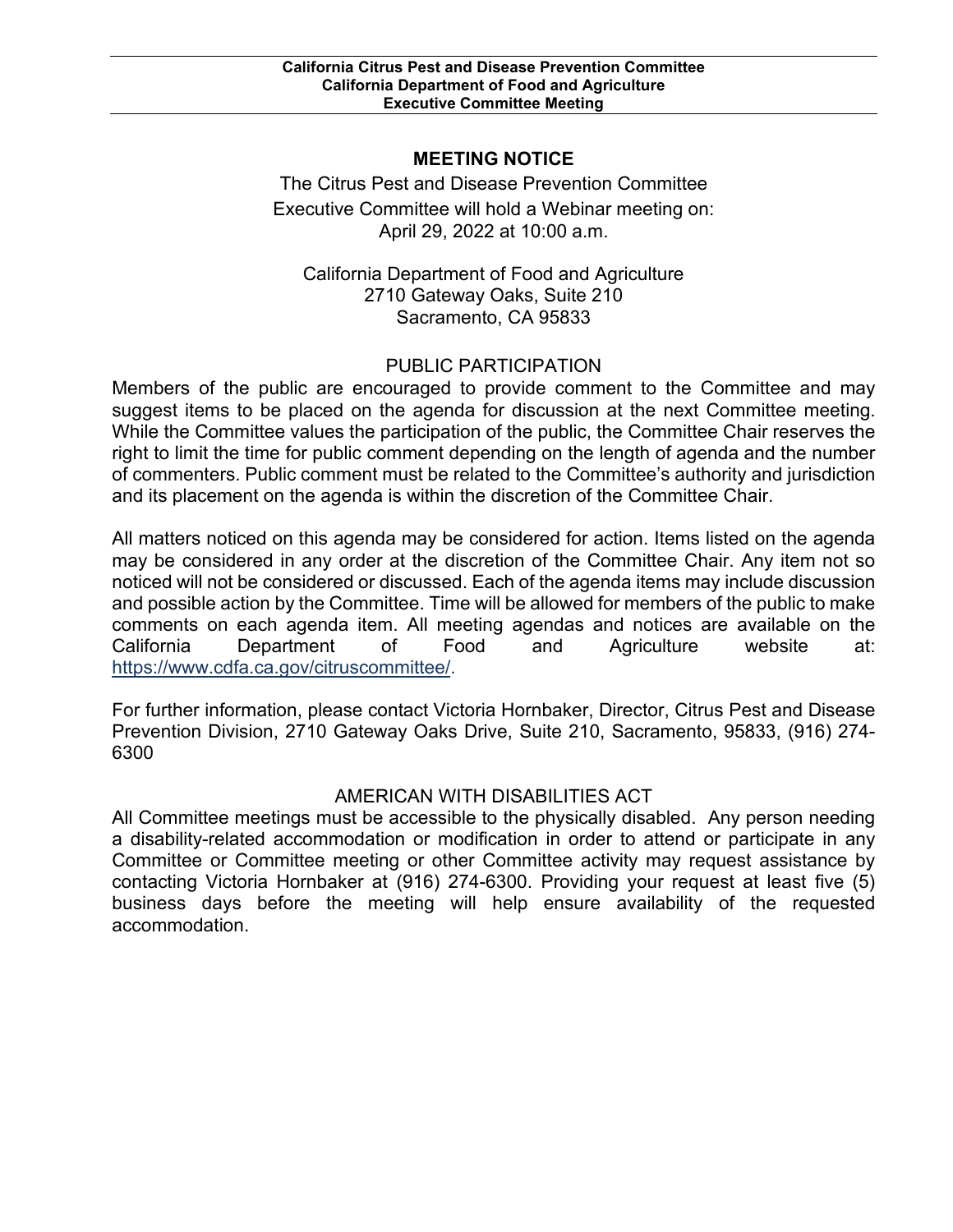### **EXECUTIVE COMMITTEE MEETING AGENDA**

April 29, 2022 at 10:00 a.m.

California Department of Food and Agriculture 2710 Gateway Oaks, Suite 210 Sacramento, CA 95833

 To log in anonymously please use guest and an anonymous email account or call in anonymously at: - This Meeting is Open to the General Public – Please Reserve your Space on the Webinar: <https://attendee.gotowebinar.com/register/1687370330388404493> Toll Free Number: 1-866-901-6455 Participant Code: 880-647-283 Attendee will be in listen only mode

 All matters noticed on this agenda may be considered for action. Items listed on the agenda may be considered in any order at the discretion of the Committee Chair. Any item not so noticed will not be considered or discussed. Each of the agenda items may include discussion and possible action by the Committee. Time will be allowed for members of the public to make comments on each agenda item. All meeting agendas and notices are available on the California Department of Food and Agriculture website at: [https://www.cdfa.ca.gov/citruscommittee/.](https://www.cdfa.ca.gov/citruscommittee/)

| $\mathbf{1}$ . | Call to Order, Opening Remarks and Public Comment<br>Chair                         | Mark McBroom,        |
|----------------|------------------------------------------------------------------------------------|----------------------|
| 2.             | <b>Outreach Subcommittee Report</b>                                                | <b>Kevin Ball</b>    |
| 3.             | <b>Finance Subcommittee Report</b><br>a. 2021/2022 Expenditure and Revenue Reports | <b>Bob Felts Jr.</b> |
| 4.             | <b>Operations Subcommittee Report</b>                                              | John C. Gless        |
| 5.             | <b>Science Subcommittee Report</b>                                                 | Dr. Etienne Rabe     |

Other Business:

 assistance by contacting Victoria Hornbaker at (916) 274-6300. Providing your request at Any person needing a disability-related accommodation or modification in order to attend or participate in any Committee or Committee meeting or other Committee activity may request least five (5) business days before the meeting will help ensure availability of the requested accommodation.